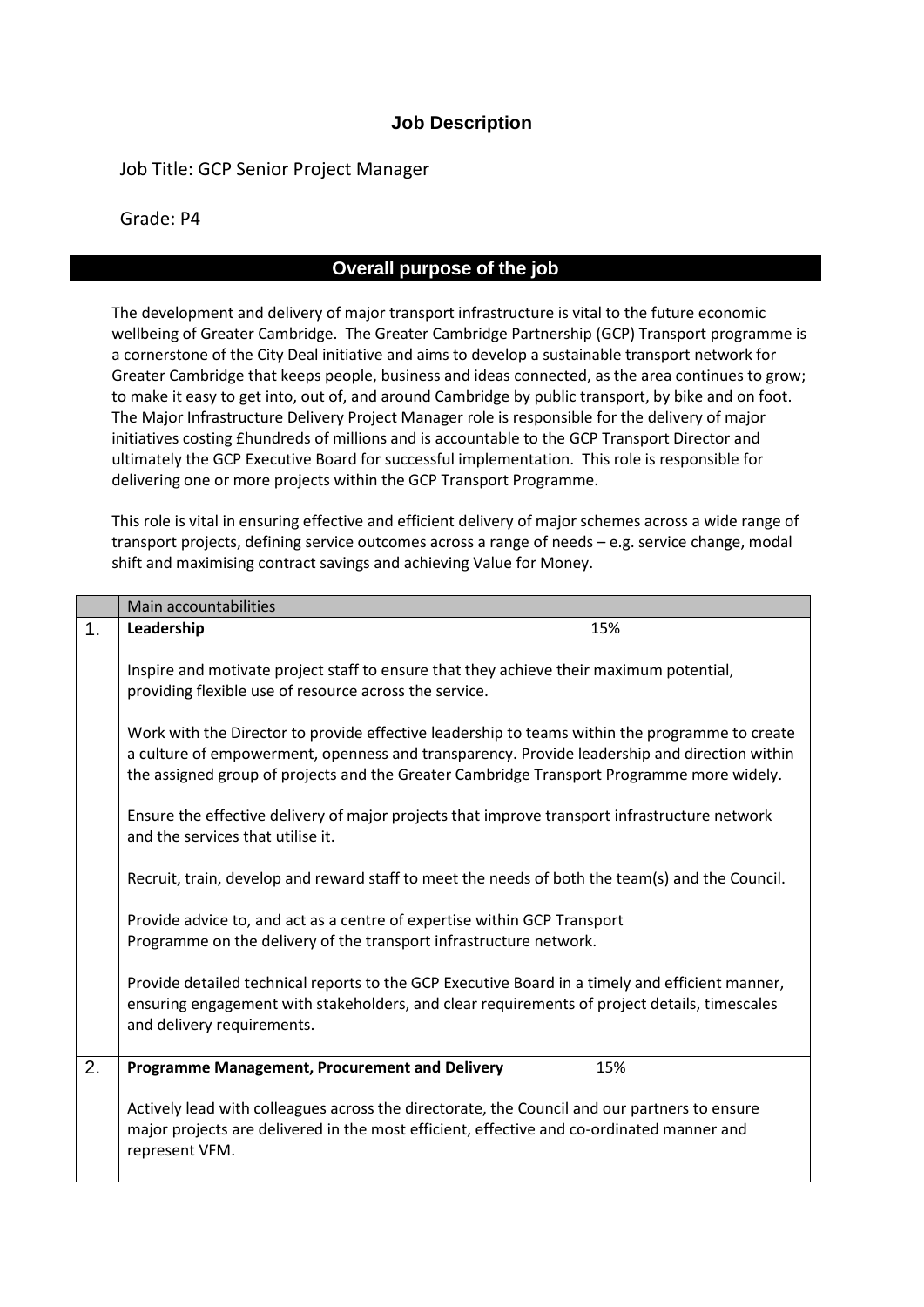|    | Implement robust forward and integrated work programmes with clear identification of delivery                                                                                                                                                                                                                                                          |  |  |  |  |  |  |
|----|--------------------------------------------------------------------------------------------------------------------------------------------------------------------------------------------------------------------------------------------------------------------------------------------------------------------------------------------------------|--|--|--|--|--|--|
|    | mechanisms, decision points and governance processes.                                                                                                                                                                                                                                                                                                  |  |  |  |  |  |  |
|    | Ensure efficient and value for money procurement strategies are developed, implemented,                                                                                                                                                                                                                                                                |  |  |  |  |  |  |
|    | monitored and reported.                                                                                                                                                                                                                                                                                                                                |  |  |  |  |  |  |
|    |                                                                                                                                                                                                                                                                                                                                                        |  |  |  |  |  |  |
|    | Ensure effective contribution is given to development of future county contracts.<br>Ensure all measures are incorporated in projects and work programmes to minimise and mitigate<br>all risk and adverse impact on the environment, communities and businesses.                                                                                      |  |  |  |  |  |  |
|    |                                                                                                                                                                                                                                                                                                                                                        |  |  |  |  |  |  |
|    | Ensure projects and work programmes take due regard to the needs of all users of the network,<br>especially those who are vulnerable or have particular needs.                                                                                                                                                                                         |  |  |  |  |  |  |
|    | Advise Councillors informally, and through formal reports, on the planning and delivery of<br>individual projects and the development and delivery of the work programme.                                                                                                                                                                              |  |  |  |  |  |  |
| 3. | 15%<br><b>Financial, Contract and Risk Management</b>                                                                                                                                                                                                                                                                                                  |  |  |  |  |  |  |
|    |                                                                                                                                                                                                                                                                                                                                                        |  |  |  |  |  |  |
|    | Manage, control and monitor the programme of works. Ensure monthly progress reports on                                                                                                                                                                                                                                                                 |  |  |  |  |  |  |
|    | expenditure, and bids for funding are prepared and submitted in a timely way. Report any<br>variances to the GCP Transport Director.                                                                                                                                                                                                                   |  |  |  |  |  |  |
|    |                                                                                                                                                                                                                                                                                                                                                        |  |  |  |  |  |  |
|    | Report on a monthly basis the forward expenditure plan for GCP Projects, identify expenditure<br>shortfalls and capitalise on alternative funding options.                                                                                                                                                                                             |  |  |  |  |  |  |
|    | Maintains and improves the transport infrastructure network to ensure expenditure is within                                                                                                                                                                                                                                                            |  |  |  |  |  |  |
|    | agreed tolerances of approved budgets. Manage agreed project budgets within agreed                                                                                                                                                                                                                                                                     |  |  |  |  |  |  |
|    | tolerances and proactively identify budget risk and constraints, developing in agreement with                                                                                                                                                                                                                                                          |  |  |  |  |  |  |
|    | GCP Transport Director suitable mitigation strategies and actions to manage accordingly.                                                                                                                                                                                                                                                               |  |  |  |  |  |  |
|    | Prepare and manage a live Project Risk Register in accordance with corporate guidelines, and                                                                                                                                                                                                                                                           |  |  |  |  |  |  |
|    | provide regular reporting and programme updates through the Programme team.                                                                                                                                                                                                                                                                            |  |  |  |  |  |  |
|    |                                                                                                                                                                                                                                                                                                                                                        |  |  |  |  |  |  |
|    | Ensure compliance with all relevant Health and Safety legislation and best                                                                                                                                                                                                                                                                             |  |  |  |  |  |  |
|    | practice in the planning, design and delivery of projects and work programmes.                                                                                                                                                                                                                                                                         |  |  |  |  |  |  |
|    | Ensure contractual process are developed and followed.                                                                                                                                                                                                                                                                                                 |  |  |  |  |  |  |
|    | Provide advice and support across the Directorate on the Construction Design and Management<br>Regulations.                                                                                                                                                                                                                                            |  |  |  |  |  |  |
| 4. | <b>Partnership Working</b><br>10%                                                                                                                                                                                                                                                                                                                      |  |  |  |  |  |  |
|    | Engage and lead on relationship management with key partners such as our service provider, the<br>District Councils, Department for Transport, Highways England, Network Rail, Environment<br>Agency, Combined Authority, Community Groups and others as required, to deliver<br>infrastructure projects that meet the GCP's and partners' objectives. |  |  |  |  |  |  |
|    |                                                                                                                                                                                                                                                                                                                                                        |  |  |  |  |  |  |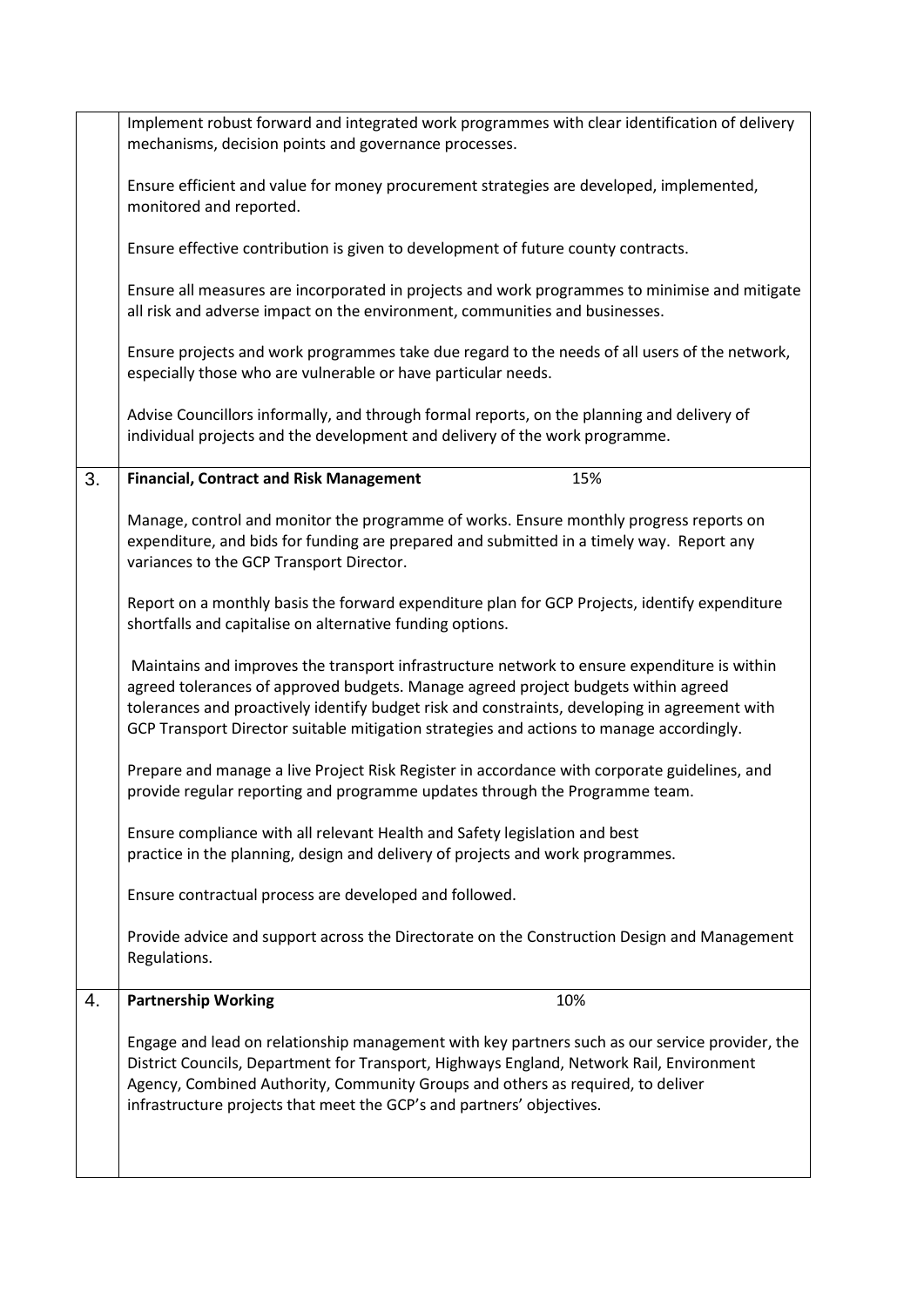| 5. | <b>Service Planning and Development</b><br>10%                                                                                                                                                                                                                                                                                                                                                                    |  |  |  |  |  |  |
|----|-------------------------------------------------------------------------------------------------------------------------------------------------------------------------------------------------------------------------------------------------------------------------------------------------------------------------------------------------------------------------------------------------------------------|--|--|--|--|--|--|
|    | Actively contribute to the development of strategies for Infrastructure that improves the<br>transport network.                                                                                                                                                                                                                                                                                                   |  |  |  |  |  |  |
|    | Assist with identifying Major Infrastructure Projects, providing advice on feasibility and costs of<br>potential schemes and in securing funding.                                                                                                                                                                                                                                                                 |  |  |  |  |  |  |
|    | Maximise the use of Capital Expenditure and City Deal Growth Funds to ensure services across<br>the organisation - Skills, Housing and Local Schemes are managed, developed and aligned with<br>corporate objectives.                                                                                                                                                                                             |  |  |  |  |  |  |
| 6. | <b>Communication and Customer Focus</b><br>15%                                                                                                                                                                                                                                                                                                                                                                    |  |  |  |  |  |  |
|    | Ensure that customer focus is promoted as a core value and customer care is embedded in the<br>teams.                                                                                                                                                                                                                                                                                                             |  |  |  |  |  |  |
|    | Ensure that service objectives align with local community and business needs to deliver<br>outcomes that align with GCP objectives.                                                                                                                                                                                                                                                                               |  |  |  |  |  |  |
|    | Lead on the development of work programmes and projects for the GCP Transport Programme.<br>These programmes and projects should meet the needs of users and the local community by<br>actively seeking input from local communities, businesses, Councillors, key stakeholders and<br>potential users, throughout the development and delivery of work, aligning fully with GCP<br>Executive Board expectations. |  |  |  |  |  |  |
|    | Ensure effective consultation processes to inform the public about proposals and seek their<br>views. Accurately report those views to the GCP and members to assist in decision making.                                                                                                                                                                                                                          |  |  |  |  |  |  |
|    | Ensure the community, businesses, Councillors, the media, partners and stakeholders are kept<br>informed and given timely updates about progress on the delivery of projects and work<br>programmes.                                                                                                                                                                                                              |  |  |  |  |  |  |
|    | Develop policies and systems to ensure that feedback from customers, partners, stakeholders<br>and employees can be evaluated such that appropriate action can be taken to provide<br>continuous improvement.                                                                                                                                                                                                     |  |  |  |  |  |  |
| 7. | 10%<br><b>Strategy Development</b>                                                                                                                                                                                                                                                                                                                                                                                |  |  |  |  |  |  |
|    | Contribute to the development of strategies for improving transport infrastructure, economic<br>development and accessibility, and to securing the necessary funding, by identifying potential<br>infrastructure projects and providing advice on feasibility and costs of potential schemes.                                                                                                                     |  |  |  |  |  |  |
| 8. | <b>Staff Management and Development</b><br>10%                                                                                                                                                                                                                                                                                                                                                                    |  |  |  |  |  |  |
|    | Provide effective leadership to the Project Managers and Project Officers, working with the GCP<br>Transport Director to create a culture of empowerment, ownership, openness and transparency.                                                                                                                                                                                                                   |  |  |  |  |  |  |
|    | Recruit, train, develop and reward staff to meet the needs of both the team and the GCP.                                                                                                                                                                                                                                                                                                                          |  |  |  |  |  |  |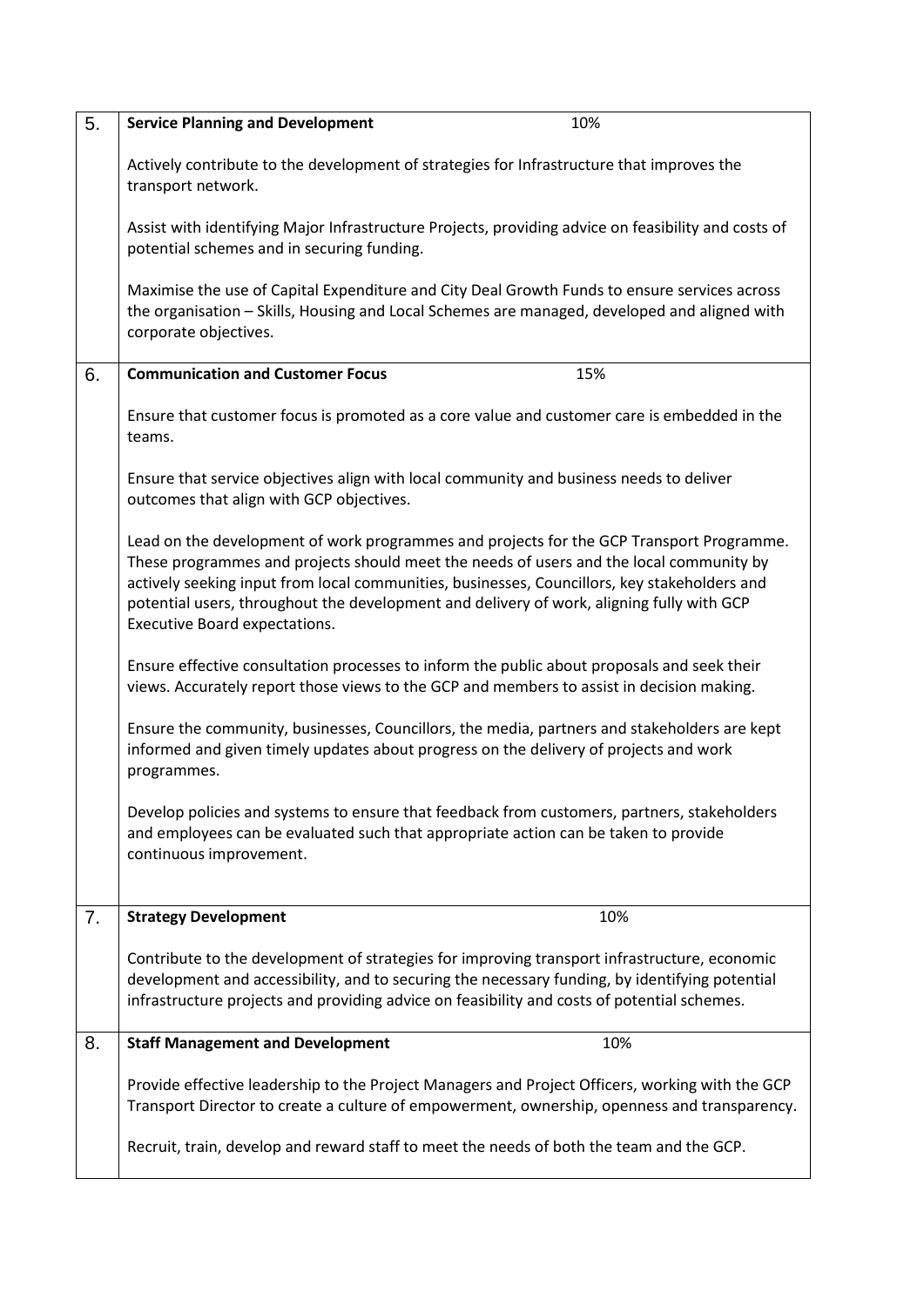| To demonstrate awareness/understanding of equal opportunities and other people's |  |
|----------------------------------------------------------------------------------|--|
| behavioural, physical, social and welfare needs.                                 |  |
|                                                                                  |  |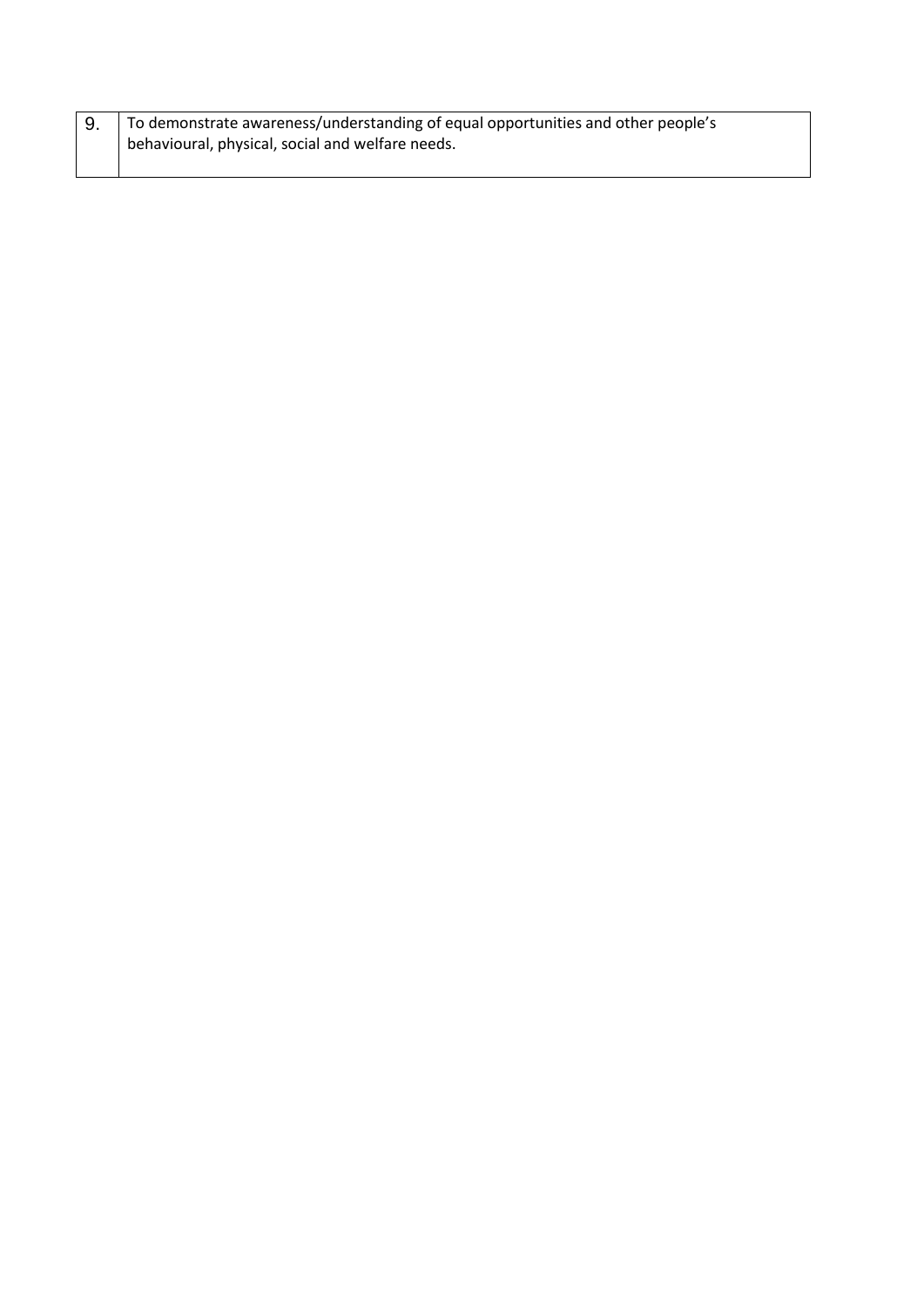## **Person Specification**

Minimum level of qualifications required for this job

| <b>Qualifications Required</b>         | <b>Subject</b> | <b>Essential/</b><br>Desirable |
|----------------------------------------|----------------|--------------------------------|
| HNC or degree in Civil                 |                | Essential                      |
| Engineering, or a relevant             |                |                                |
| discipline, or extensive relevant      |                |                                |
| experience                             |                |                                |
| Evidence of continued personal /       |                | <b>Desirable</b>               |
| professional development               |                |                                |
| A relevant professional                |                | <b>Desirable</b>               |
| membership e.g.                        |                |                                |
| <b>Chartered/Incorporated Engineer</b> |                |                                |
| A relevant Management                  |                | Desirable                      |
| qualification                          |                |                                |

Minimum levels of knowledge, skills and experience required for this job

| <b>Knowledge</b>                                                                                                                                                                                                                                                                                                                                                                                                                                                                                                                                                                                                                                                                                                                                                                                                                                                                                                                                | <b>Essential/</b> |
|-------------------------------------------------------------------------------------------------------------------------------------------------------------------------------------------------------------------------------------------------------------------------------------------------------------------------------------------------------------------------------------------------------------------------------------------------------------------------------------------------------------------------------------------------------------------------------------------------------------------------------------------------------------------------------------------------------------------------------------------------------------------------------------------------------------------------------------------------------------------------------------------------------------------------------------------------|-------------------|
|                                                                                                                                                                                                                                                                                                                                                                                                                                                                                                                                                                                                                                                                                                                                                                                                                                                                                                                                                 | <b>Desirable</b>  |
| A proven track record to lead on<br>$\bullet$<br>Major Projects and staff in<br>development and delivery;<br>Develop partnerships at the highest<br>$\bullet$<br>levels with other agencies as a<br>means of ensuring project and<br>service objectives are met;<br>Proven experience of financial and<br>resource planning and the ability to<br>deliver VFM on major contracts and<br>operating in a multi-disciplinary<br>financial environment engaging with<br>stakeholders:<br>An understanding of how to manage<br>$\bullet$<br>the needs of a diverse set of<br>stakeholders:<br>Experience of developing focused<br>strategies and prioritising actions,<br>leading to change and performance<br>improvements and achieving VFM on<br>Major Projects;<br>Experience of working with the<br>highest and locally elected politicians<br>and of ensuring that Project and<br>service outcomes align with broader<br>political priorities; | <b>Essential</b>  |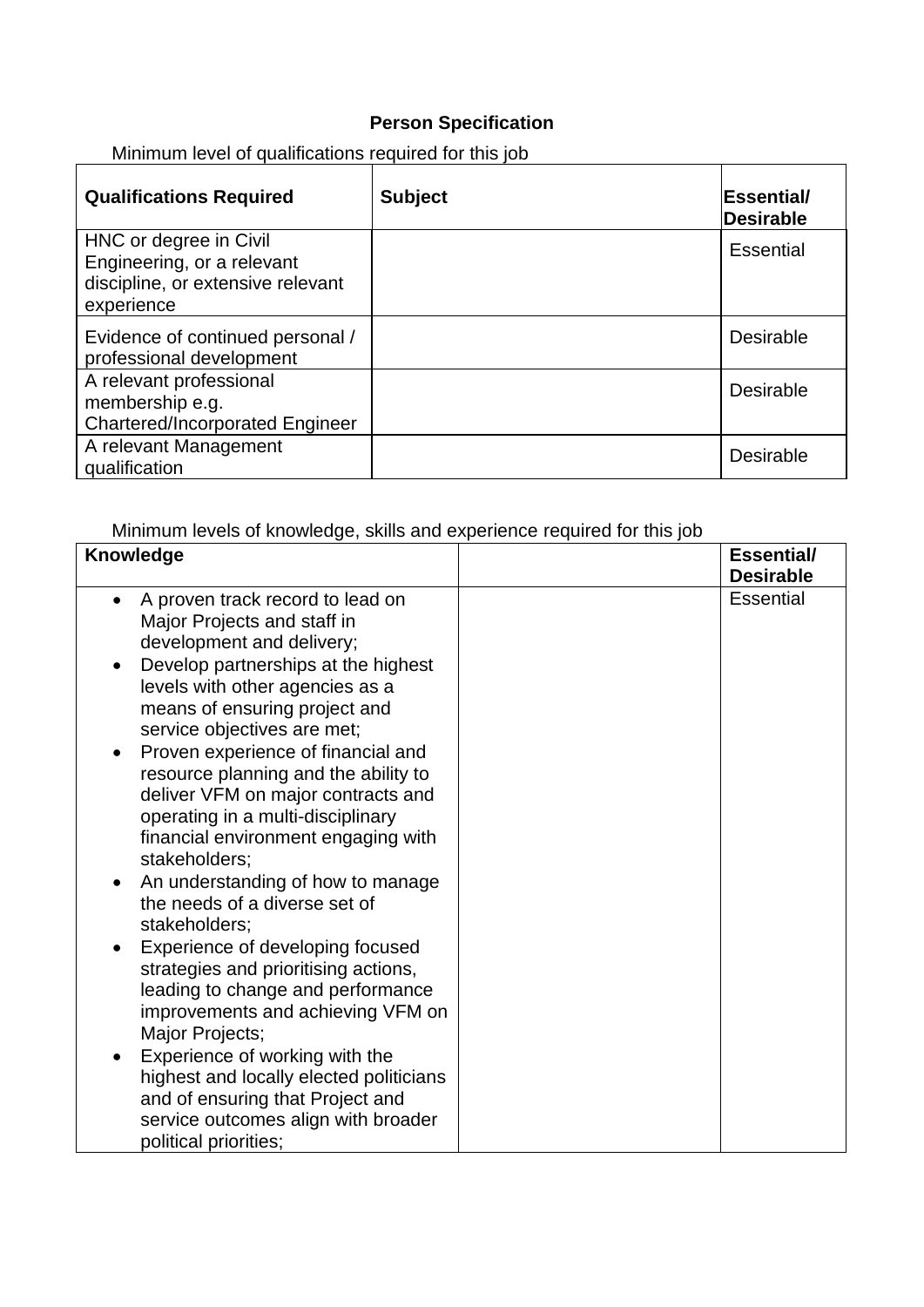| Knowledge and up-to-date<br>$\bullet$<br>understanding of procurement,<br>legislative and policy frameworks as<br>they apply to the delivery of Major<br>Projects and service;<br>Proven experience in the<br>management and development of a<br>highly skilled and multi-disciplinary<br>professional workforce, including the<br>application of codes of practice<br>relating to discipline, unsatisfactory<br>performance, sickness monitoring<br>and related activities;<br>Can assimilate complex information<br>and provide strategic and delivery<br>reports on project and service<br>solutions;<br>Experience of developing and<br>$\bullet$<br>assessing business cases for new<br>pieces of work;<br><b>Experience of delivering</b><br>presentations to a wide range of<br>audiences;<br>Working knowledge of Health and<br>Safety law and the Construction<br>Design and Management<br>Regulations; |                  |
|------------------------------------------------------------------------------------------------------------------------------------------------------------------------------------------------------------------------------------------------------------------------------------------------------------------------------------------------------------------------------------------------------------------------------------------------------------------------------------------------------------------------------------------------------------------------------------------------------------------------------------------------------------------------------------------------------------------------------------------------------------------------------------------------------------------------------------------------------------------------------------------------------------------|------------------|
| An understanding of the complexities of<br>local government and the matters affecting<br>it,                                                                                                                                                                                                                                                                                                                                                                                                                                                                                                                                                                                                                                                                                                                                                                                                                     | <b>Essential</b> |
| <b>Skills</b>                                                                                                                                                                                                                                                                                                                                                                                                                                                                                                                                                                                                                                                                                                                                                                                                                                                                                                    | Desirable        |
| Ability to drive culture change within<br>$\bullet$<br>an organisation<br>Ability to think insightfully and<br>innovatively, based on an underlying<br>understanding of key principles to<br>provide innovative and beneficial<br>solutions;<br>Ability to maintain a thorough<br>$\bullet$<br>awareness of and anticipate external<br>and internal factors likely to affect the<br>local government and able to find<br>solutions to complex situations;<br>Ability to get stakeholder (including<br>staff) buy in to new, and sometimes<br>unpopular, ideas;                                                                                                                                                                                                                                                                                                                                                   |                  |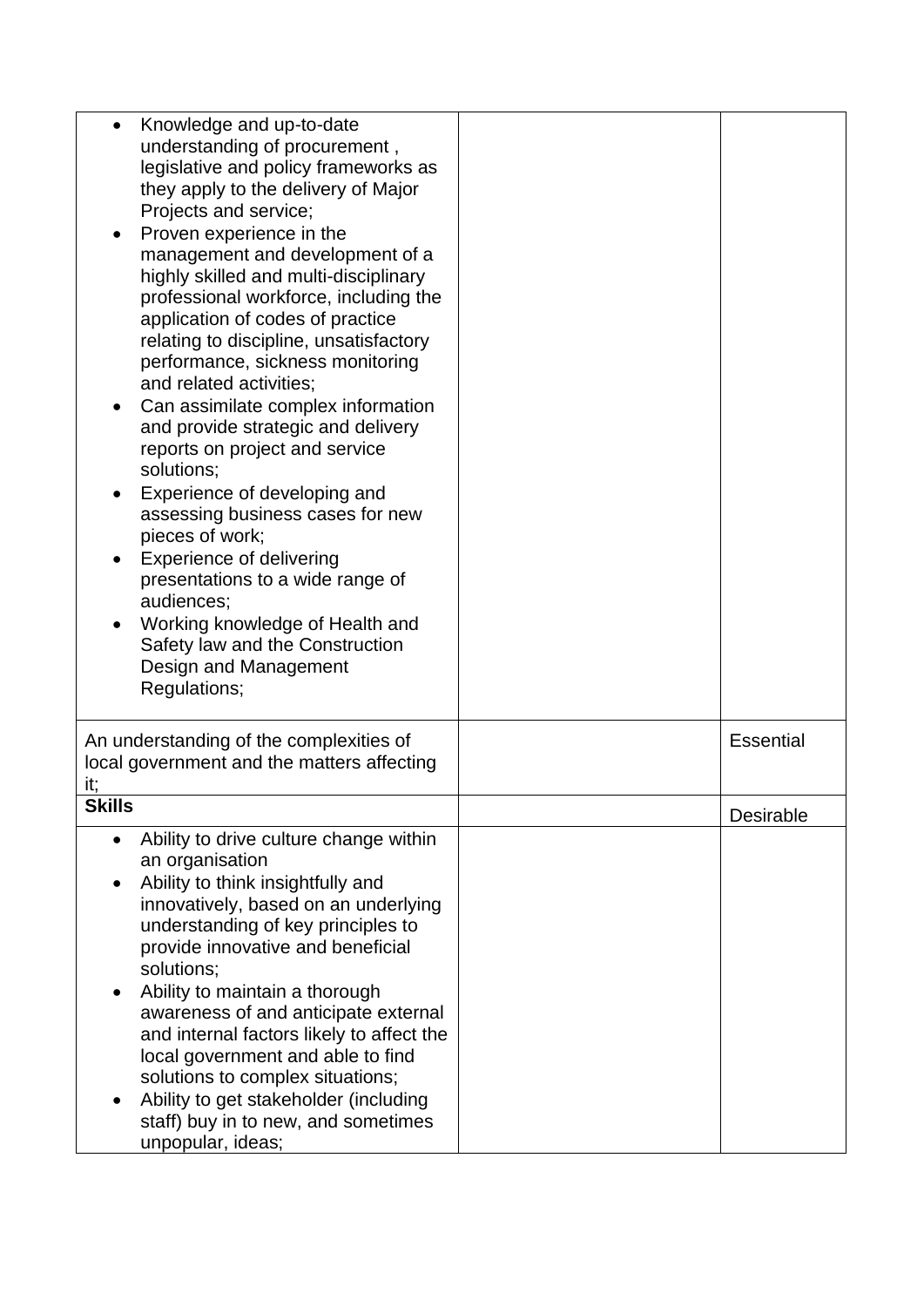| Ability to shape and influence local,<br>$\bullet$                            |                  |
|-------------------------------------------------------------------------------|------------------|
| regional and national policies;                                               |                  |
| Excellent set of interpersonal and                                            |                  |
| communications skills;                                                        |                  |
| Skilled at writing committee papers;                                          |                  |
| Ability to negotiate with key partners<br>٠                                   |                  |
| and businesses to build collaborative                                         |                  |
| solutions that recognise the diverse                                          |                  |
| needs of our communities;                                                     |                  |
| Ability to lead, motivate and develop<br>٠                                    |                  |
| staff in a way that builds individual<br>and team capacity to deliver quality |                  |
| services and continuous                                                       |                  |
| improvement;                                                                  |                  |
| Flexible in hours of work;                                                    |                  |
| Comprehensive IT skills;                                                      |                  |
| Commitment to continuous personal                                             |                  |
| development                                                                   |                  |
| <b>Other</b>                                                                  |                  |
| Have the ability to visit stakeholder<br>٠                                    | <b>Essential</b> |
| offices and sites, when necessary,                                            |                  |
| where public transport is limited.                                            |                  |
| Have the ability to attend meetings<br>٠                                      |                  |
| which may have difficult access.                                              |                  |
|                                                                               |                  |
|                                                                               |                  |
| Be able to attend meetings out of hours<br>when necessary                     |                  |
| <b>CCC Behaviours</b>                                                         | <b>Essential</b> |
| <b>Working together</b>                                                       |                  |
| I look for ways to maximise the value of                                      |                  |
| working together, building support                                            |                  |
| 'behind the scenes' for changes to                                            |                  |
| delivery and providing focus and                                              |                  |
| direction in delivering to joint outcomes                                     |                  |
| I show a close interest in all the services                                   |                  |
| that my Service is designed to manage.                                        |                  |
|                                                                               |                  |
| <b>Integrity</b>                                                              |                  |
| I think creatively, offering original                                         |                  |
| solutions outside of conventional                                             |                  |
| expectations                                                                  |                  |
| I take responsibility for actions                                             |                  |
| I actively seek feedback about my<br>Service and make it accountable          |                  |
|                                                                               |                  |
| Respect                                                                       |                  |
| I identify areas for development in                                           |                  |
| meeting all stakeholders, customers' and<br>colleagues' expectations          |                  |